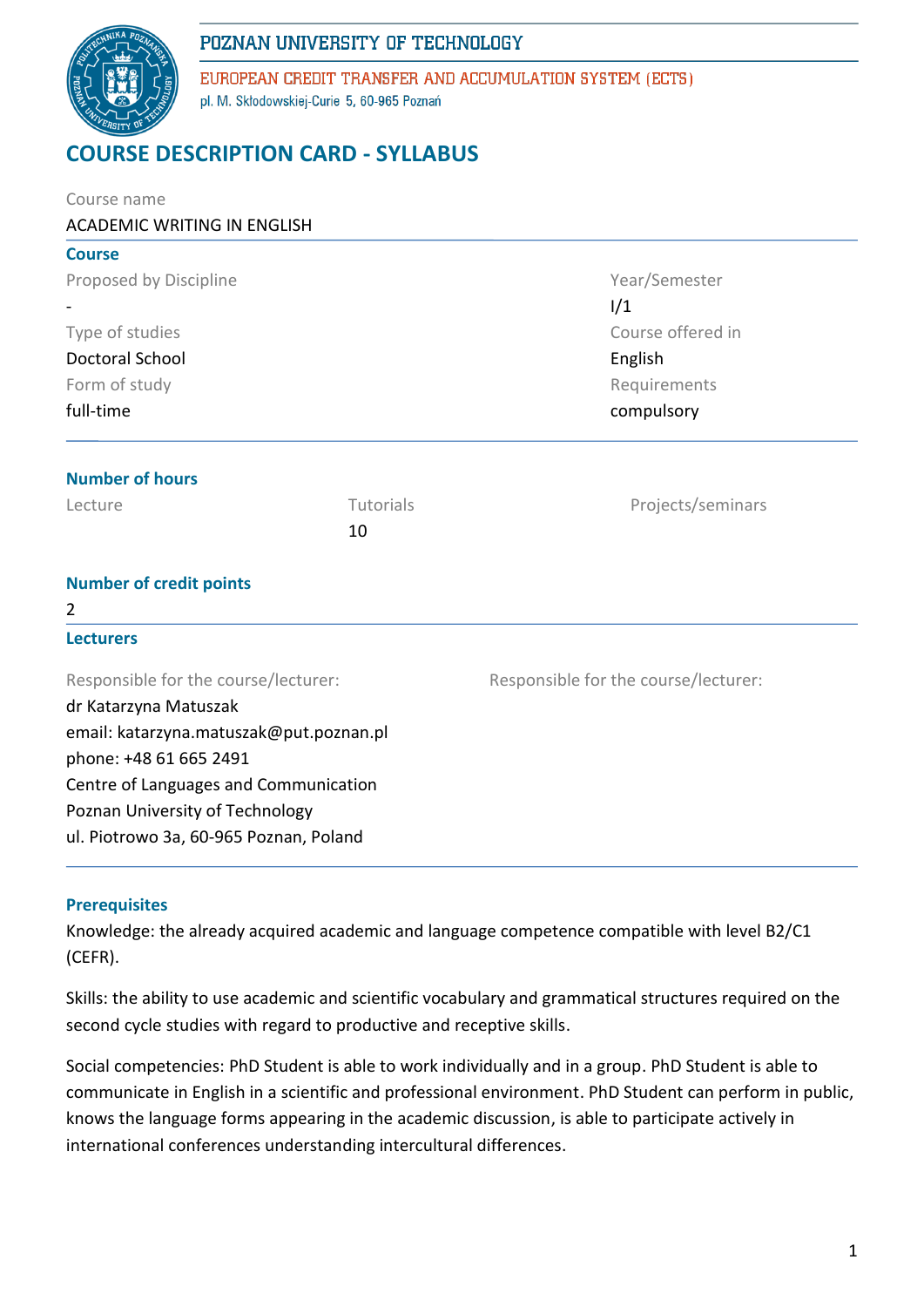

EUROPEAN CREDIT TRANSFER AND ACCUMULATION SYSTEM (ECTS) pl. M. Skłodowskiej-Curie 5, 60-965 Poznań

# **Course objective**

1. Advancing students' academic language competence towards C1 level (CEFR).

2. Development of the ability to use academic and scientific language effectively in both receptive and productive language skills.

3. Improving the ability to write scientific narrative text, use formal academic register, paraphrase and sum up.

4. Improving the ability to function effectively in international scientific society.

5. Improving skills related to the presentation of the doctoral dissertation and the paper on an international forum.

# **Course-related learning outcomes**

#### Knowledge

A PhD student who graduated from doctoral school knows and understands:

1) the world knowledge including theoretical basis, general and selected specific problems in the disciplines of the doctoral school to a degree permitting revision of the currently valid paradigms general academic and specialist vocabulary required for the doctoral exam, [P8S\_WG/SzD\_W01]

2) the main tendencies currently developed in the disciplines of doctoral school - scientific vocabulary and terminology used at international conferences, [P8S\_WG/SzD\_W02]

3) vocabulary and written language rules for the needs of scientific and research works - academic style form of narrative scientific text paraphrasing and summarizing - ability to define, characterize and explain terms and phenomena in the field of research. [P8S\_WG/SzD\_W04]

Skills

A PhD student who graduated from doctoral school can:

1) use the knowledge from different disciplines for creative identification, formulation and innovative solution of complex problems and to carry out research work -formulate a scientific text in English where he/she explains and describes a selected field specific topic, [P8S\_UW/SzD\_U01]

2) critically analyze and evaluate of research work results, expert opinions and other works of creative character, and evaluate their contribution to the development of knowledge - use academic formal style in both speaking and writing, [P8S\_UW/SzD\_U02]

3) transfer results of research work to the economic and social spheres - paraphrase and sum up a scientific text - understand and analyze world literature in a given field of education and correspond with international scientific and research institutions - take part in scientific debate, interpret and analyze data using the principles of rhetoric. [P8S\_UW/SzD\_U03]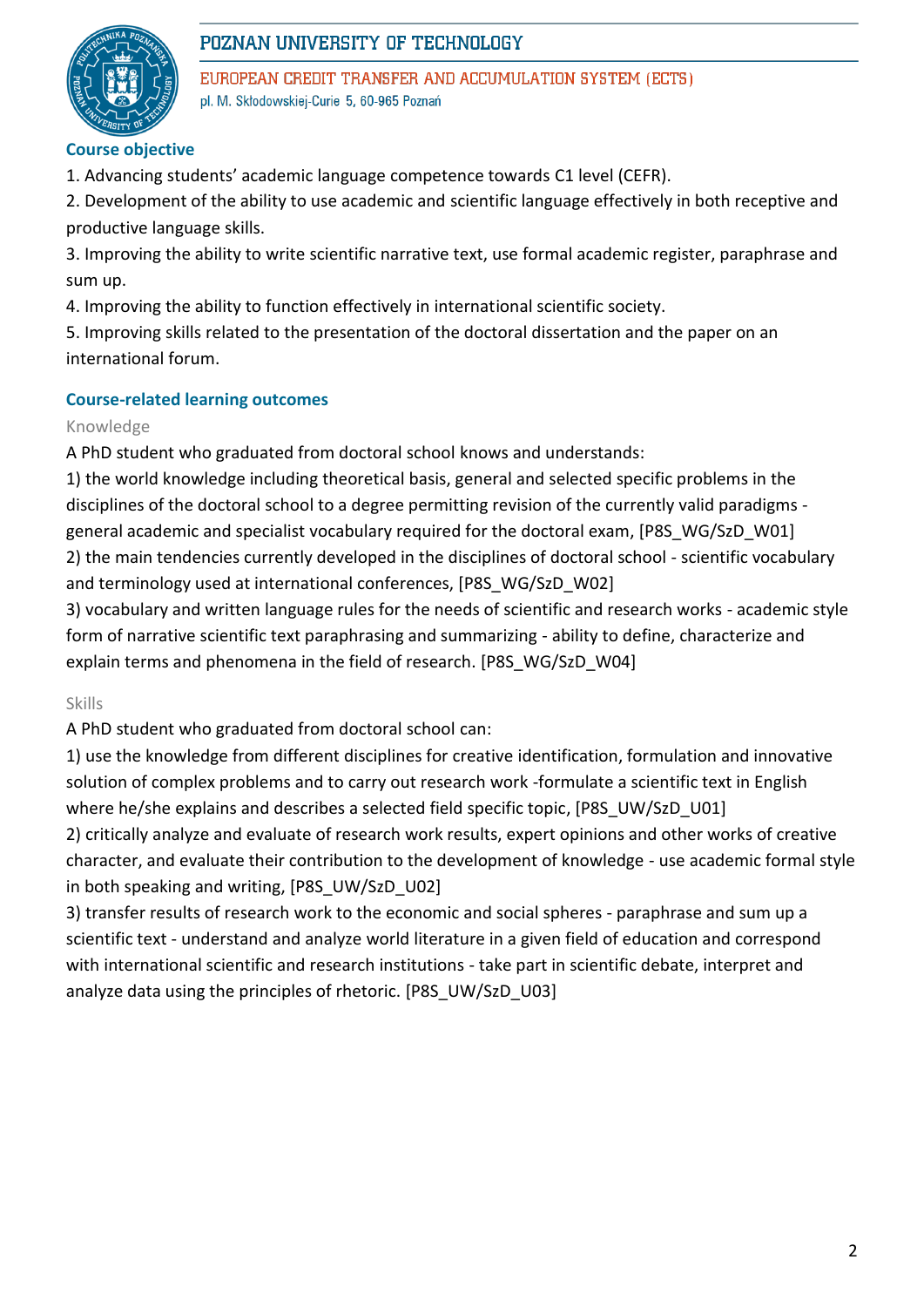

EUROPEAN CREDIT TRANSFER AND ACCUMULATION SYSTEM (ECTS) pl. M. Skłodowskiej-Curie 5, 60-965 Poznań

Social competences

A PhD student who graduated from doctoral school is ready to:

1) critically assess the achievements within a given scientific discipline - communicate effectively in a field specific/professional area, and to write scientific texts in academic register, [P8S\_KK/SzD\_K01] 2) critically evaluate his/her own contribution to the development of a given scientific discipline popularize the effects of his research, knowledge of his/her scientific field and his own research and scientific achievements in the scientific forum, [P8S\_KK/SzD\_K02]

3) acknowledge the importance of knowledge in solving cognitive and practical problems - able to appear in public, give presentations, papers, take part in debates - able to communicate effectively and freely in an international academic environment. [P8S\_KK/SzD\_K03]

#### **Methods for verifying learning outcomes and assessment criteria**

| PQF code  | Methods for verification of learning outcomes             | Assessment criteria |
|-----------|-----------------------------------------------------------|---------------------|
| W01, W02, | The student actively takes part in tutorials answering    | 19-20 points - 5.0  |
| W04       | teacher's questions, practicing and working on source     | 17-18 points - 4.5  |
|           | materials                                                 | 15-16 points - 4.0  |
|           |                                                           | 13-14 points - 3.5  |
|           |                                                           | 11-12 points - 3.0  |
|           |                                                           | 0-10 points - 2.0   |
|           |                                                           |                     |
| U01, U02, | The student submits 3 final tasks according to specific   | as above            |
| U03       | criteria: bio, definition and a summary of the scientific |                     |
|           | article                                                   |                     |
|           | Task 1: Written form of narration (bio)                   |                     |
|           |                                                           |                     |
|           | Task 2: Writing a definition in formal style              |                     |
|           | Task 3: Writing a summary of a scientific article         |                     |
|           | Active participation in a course                          |                     |
|           |                                                           |                     |
| K01, K02, | The student critically refers to the achievments within a | as above            |
| K03       | given scientific discipline                               |                     |
|           |                                                           |                     |

Learning outcomes presented above are verified as follows: